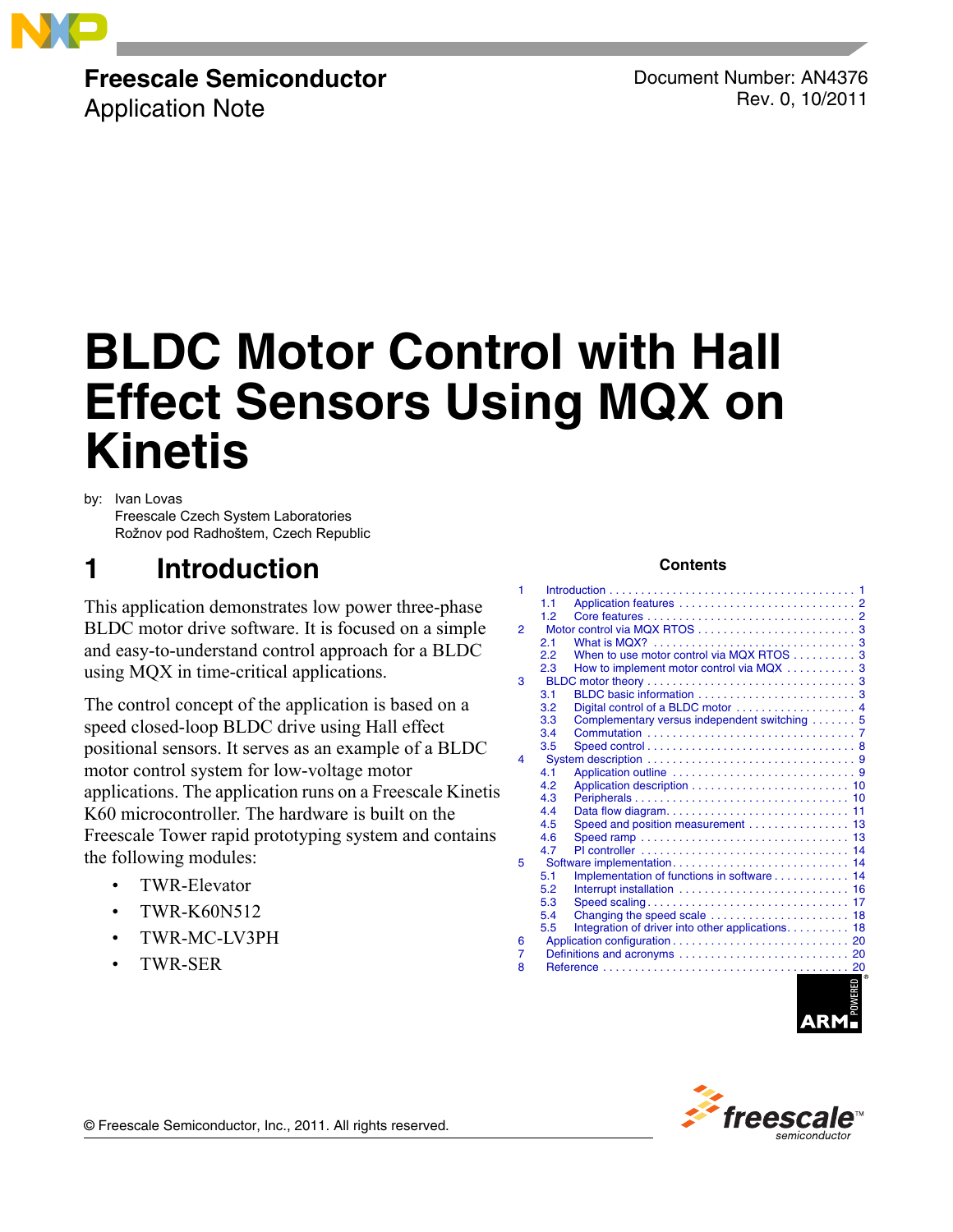

#### **Introduction**

There are two versions of the application software. One is with the MQX RTOS and the other is bare-metal. Both use the same source code for motor control. The MQX version contains a web server to demonstrate the benefits of an MQX-based solution.

Both applications can also be controlled by FreeMASTER.

**Figure 1. Demo of BLDC motor control using Kinetis**

### <span id="page-1-0"></span>**1.1 Application features**

- MK60 Kinetis ARM Cortex-M4 microcontroller
- Hardware built on the Tower rapid prototyping system
- BLDC motor control using Hall effect sensors to determine position
- Speed closed-loop with speed measurement and adjustable parameters
- Adjustable speed ramp
- Versatility, thanks to fractional arithmetic
- MQX allows easy use with other applications and fast prototyping
- FreeMASTER software used for application control and monitoring
- Web page used for application control via ethernet
- Motor mode in both directions of rotation
- Minimum speed of 500 rpm
- Maximum speed of 4000 rpm
- Overvoltage, undervoltage, and overcurrent fault protection

### <span id="page-1-1"></span>**1.2 Core features**

The 32-bit Kinetis MCUs represent the most scalable portfolio of ARM® Cortex™-M4 MCUs in the industry. The first phase of the portfolio consists of five MCU families with over 200 pin-, peripheral-, and software-compatible devices with outstanding performance, memory, and feature scalability. Enabled by innovative 90nm Thin Film Storage flash technology with unique FlexMemory (configurable embedded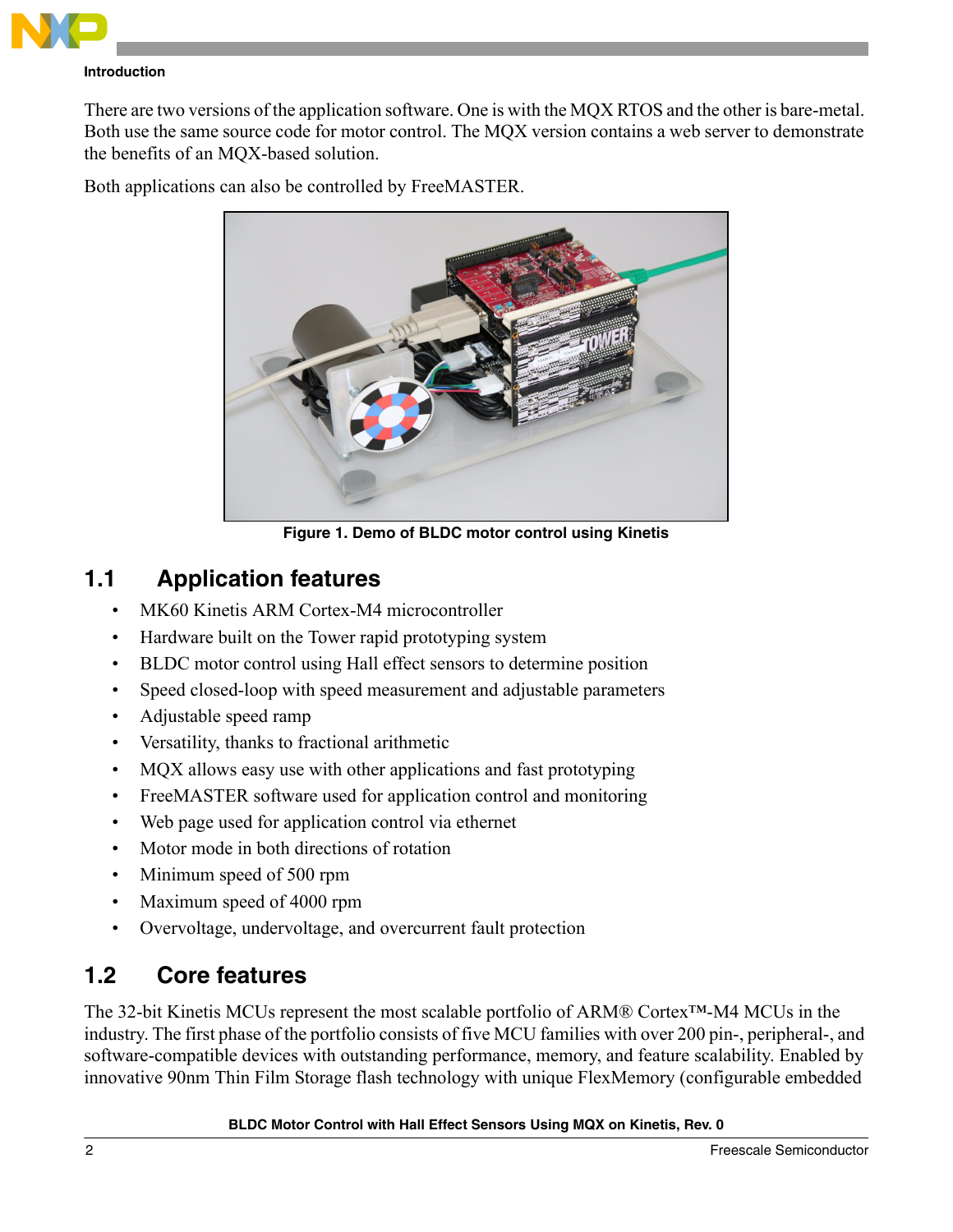EEPROM), Kinetis features the latest low-power innovations and high-performance, high-precision mixed-signal capability. Kinetis MCUs are supported by a market-leading enablement bundle from Freescale and ARM third party ecosystem partners.

# <span id="page-2-0"></span>**2 Motor control via MQX RTOS**

### <span id="page-2-1"></span>**2.1 What is MQX?**

Freescale MQX software solutions offer a straightforward API with a modular architecture, making it simple to fine-tune custom applications and allowing scalability to fit most requirements. The combination of our market-proven Freescale MQX software solutions and silicon portfolio provides a streamlined and powerful platform by creating a comprehensive source for hardware, software, tools, and service needs.

### <span id="page-2-2"></span>**2.2 When to use motor control via MQX RTOS**

MQX is not a typical operating system for motor control applications. The MQX OS is suitable for large applications with advanced features, such as web control, USB, displays, and SDHC card reading, running on a dedicated device (usually one core). The primary strength of MQX is that it includes libraries for RTCS, Ethernet, USB communication, MFS file system, and many other applications.

### <span id="page-2-3"></span>**2.3 How to implement motor control via MQX**

The MQX RTOS is a complex system with dynamic allocations and POSIX scheduling. It has a system default tick duration of 5 ms. This is ideal for the majority of applications. However, this also means that the MQX task time resolution is more than 1000 times longer than needed when compared to the motor control requirements. Therefore, it is evident that the motor control process needs to be serviced with interrupts of a high priority.

These interrupts can be provided with standard MQX interrupt routines. The time duration from the interrupt request to the service routine's execution is usually units of a microsecond (depending on the CPU version and clock speed). And, if necessary, the motor control algorithms can be implemented using the kernel interrupts. The kernel interrupts are natural CPU interrupts with no MQX overhead and minimal execution duration. The disadvantage of the kernel interrupt is that no MQX functionalities such as events or semaphores are supported.

Details are described in the MQX documentation — see [Section 8, "Reference](#page-19-2)," item [3.](#page-19-3)

# <span id="page-2-4"></span>**3 BLDC motor theory**

### <span id="page-2-5"></span>**3.1 BLDC basic information**

A BLDC motor is a rotating electric machine where the stator is a classic three-phase stator like that of an induction motor, and the rotor has surface-mounted permanent magnets (see [Figure 2\)](#page-3-1).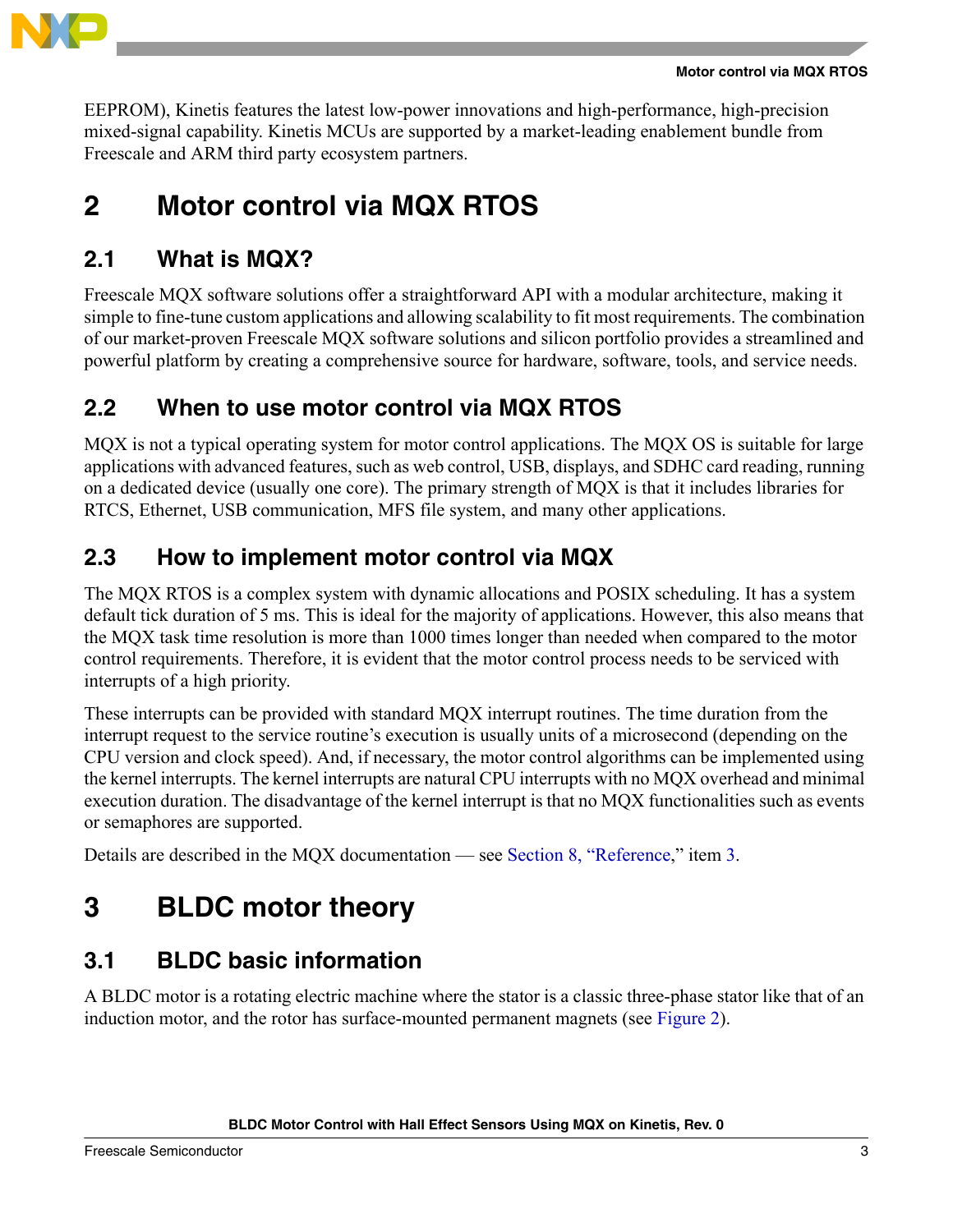



**Figure 2. BLDC motor — cross-section**

<span id="page-3-1"></span>In this respect, the BLDC motor is equivalent to a reversed DC commutator motor, in which the magnet rotates while the conductors remain stationary. In the DC commutator motor, the current polarity is altered by the commutator and brushes. On the other hand, in the brushless DC motor, the polarity reversal is performed by power transistors switching in synchronization with the rotor position. Therefore, BLDC motors often incorporate either internal or external position sensors to sense the actual rotor position, or the position can be detected without sensors.

### <span id="page-3-0"></span>**3.2 Digital control of a BLDC motor**

The BLDC motor is driven by rectangular voltage strokes coupled with the given rotor position (see [Figure 3](#page-4-1)). The generated stator flux interacts with the rotor flux, which is generated by a rotor magnet, defining the torque and thus the speed of the motor. The voltage strokes must be properly applied to the two phases of the three-phase winding system so that the angle between the stator flux and the rotor flux is kept close to 90°, to get the maximum generated torque. Due to this fact, the motor requires electronic control for proper operation.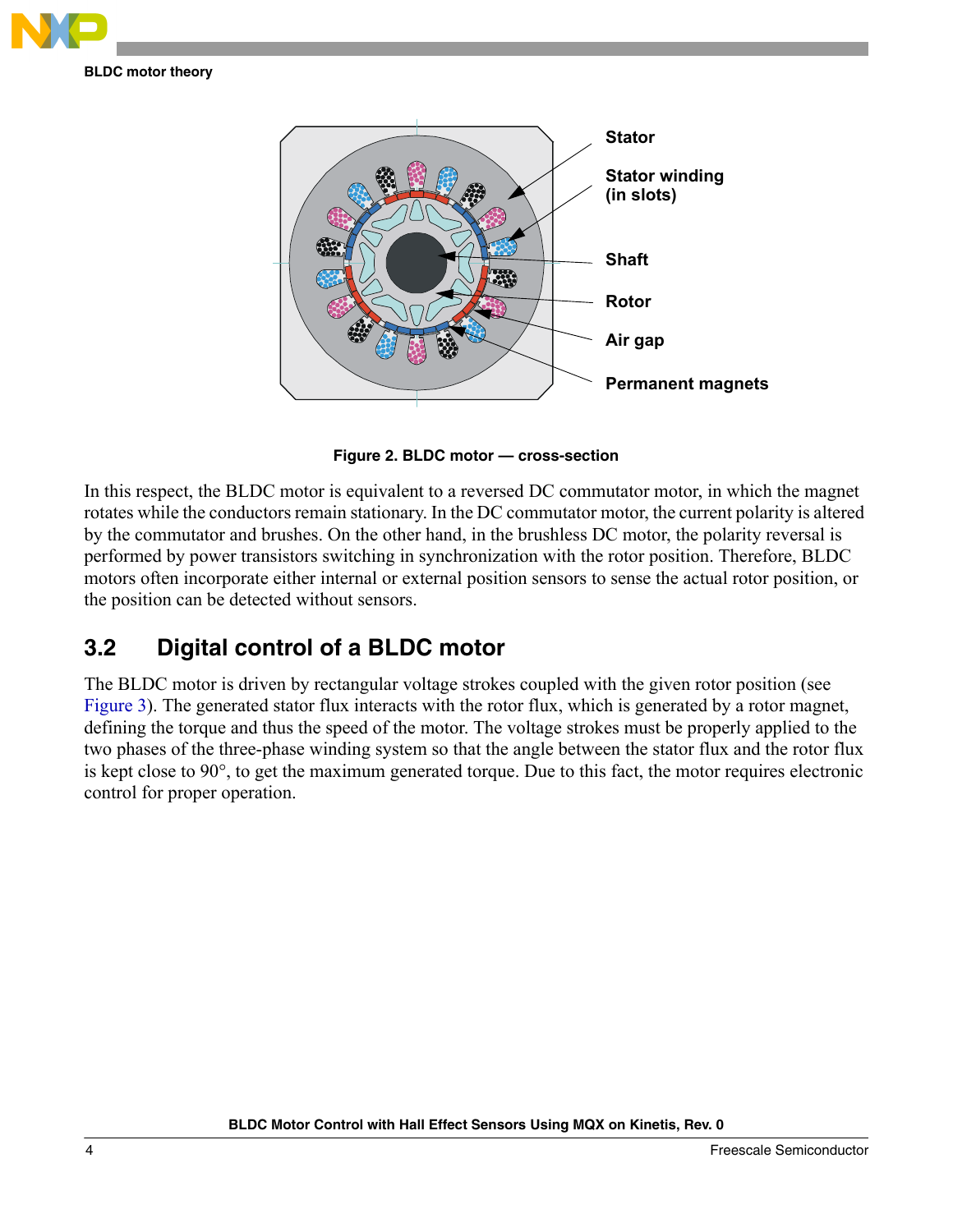





<span id="page-4-1"></span>For the common three-phase BLDC motor a standard three-phase power stage is used, as shown in [Figure 4](#page-4-2)**.** The power stage utilizes six power transistors.



<span id="page-4-2"></span>In both modes, the three-phase power stage energizes two motor phases concurrently. The third phase is unpowered (see [Figure 3\)](#page-4-1). Thus, we get six possible voltage vectors that are applied to the BLDC motor using a PWM technique. There are two basic types of power transistor switching: complementary switching and independent switching.

### <span id="page-4-0"></span>**3.3 Complementary versus independent switching**

With complementary switching, two transistors are switched on when the phase of the BLDC motor is connected to the power supply. But there is a difference during freewheeling. With independent switching, all the transistors are switched off and the current continues to flow in the same direction through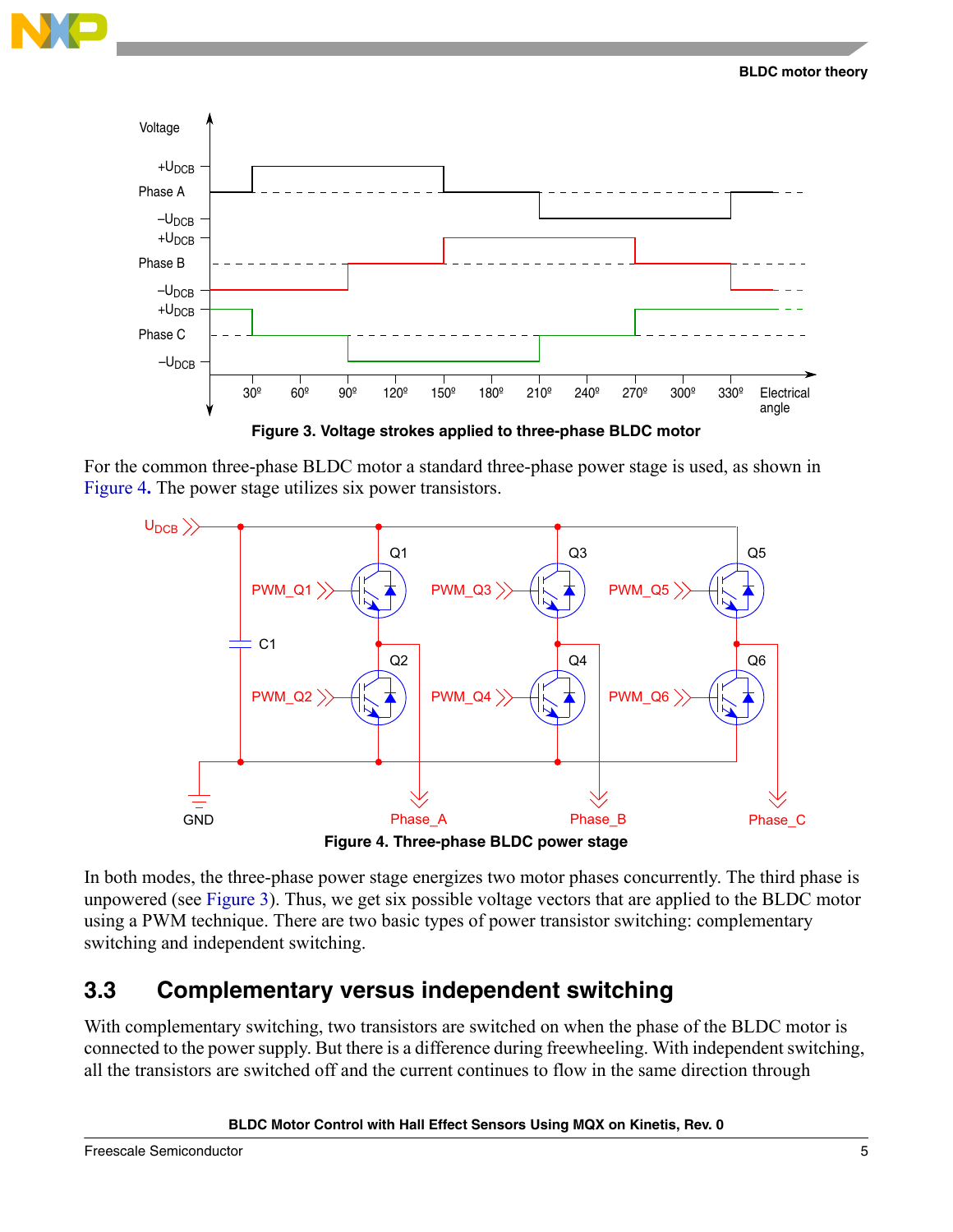

#### **BLDC motor theory**

freewheeling diodes until it falls to zero. Contrary to this, with complementary switching, the complementary transistors are switched on during freewheeling. Thus the current may be able to flow in the opposite direction. [Figure 5](#page-5-0) depicts the complementary switching.

<span id="page-5-0"></span>

<span id="page-5-1"></span>Details of the technique are shown in [Figure 6.](#page-5-1) In this case we can see the characteristic of the bipolar four-quadrant (complementary) switching. The bipolar switching requires that the top and bottom switch PWM signals need to be swapped. Another important detail is the introduction of dead time insertion in the complementary top and bottom signals. This dead time insertion is typical for all four-quadrant power stage operations. Four-quadrant operation is enabled by the complementary operation of the top and bottom switches (the bottom switch of one phase is almost the negative of the top switch).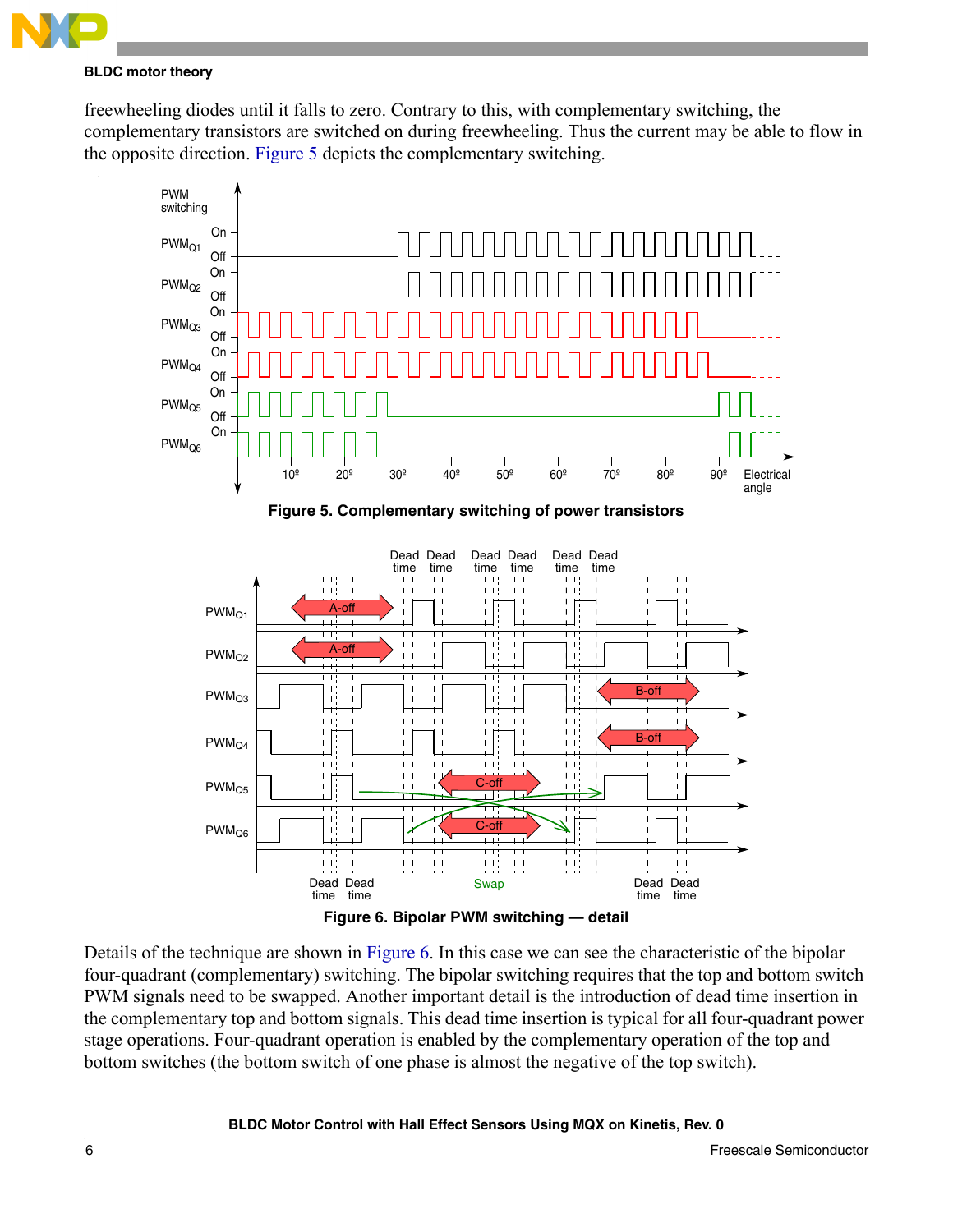

This requires the insertion of dead time, since the switching transient will cause a DC-bus short circuit with fatal power stage damage.

Bipolar PWM switching is not as popular as unipolar switching due to worse electromagnetic emission from the motor. This is because the PWM ripple is twice that of the DC-bus voltage. On the other hand, this switching is better for sensorless rotor position sensing.

Details are described in the documentation — see [Section 8, "Reference](#page-19-2)," items [1](#page-19-4) and [2.](#page-19-5)

### <span id="page-6-0"></span>**3.4 Commutation**

Commutation provides the creation of a rotation field. As was explained, for the proper operation of a BLDC motor, it is necessary to keep the angle between the stator and rotor flux close to 90°. With six-step control, we get a total of six possible stator flux vectors. The stator flux vector must be changed at a certain rotor position. The rotor position is usually sensed by Hall effect sensors. The Hall sensors generate three signals that also comprise six states. Each of the Hall sensors' states corresponds to a certain stator flux vector. All of the Hall sensor states with corresponding stator flux vectors are illustrated in [Figure 7](#page-6-1)**.** The same figure is illustrated in [Table 1](#page-7-1).



**Figure 7. Stator flux vectors with six-step control**

<span id="page-6-1"></span>As can be seen, using a six-step control technique, there is no possibility of keeping the angle between the rotor flux and the stator flux precisely at 90°. The real angle varies from 60° to 120°.

The commutation is repeated per each sixty electrical degrees. The commutation event is critical for its angular (time) accuracy. Any deviation causes torque ripples and therefore speed variation.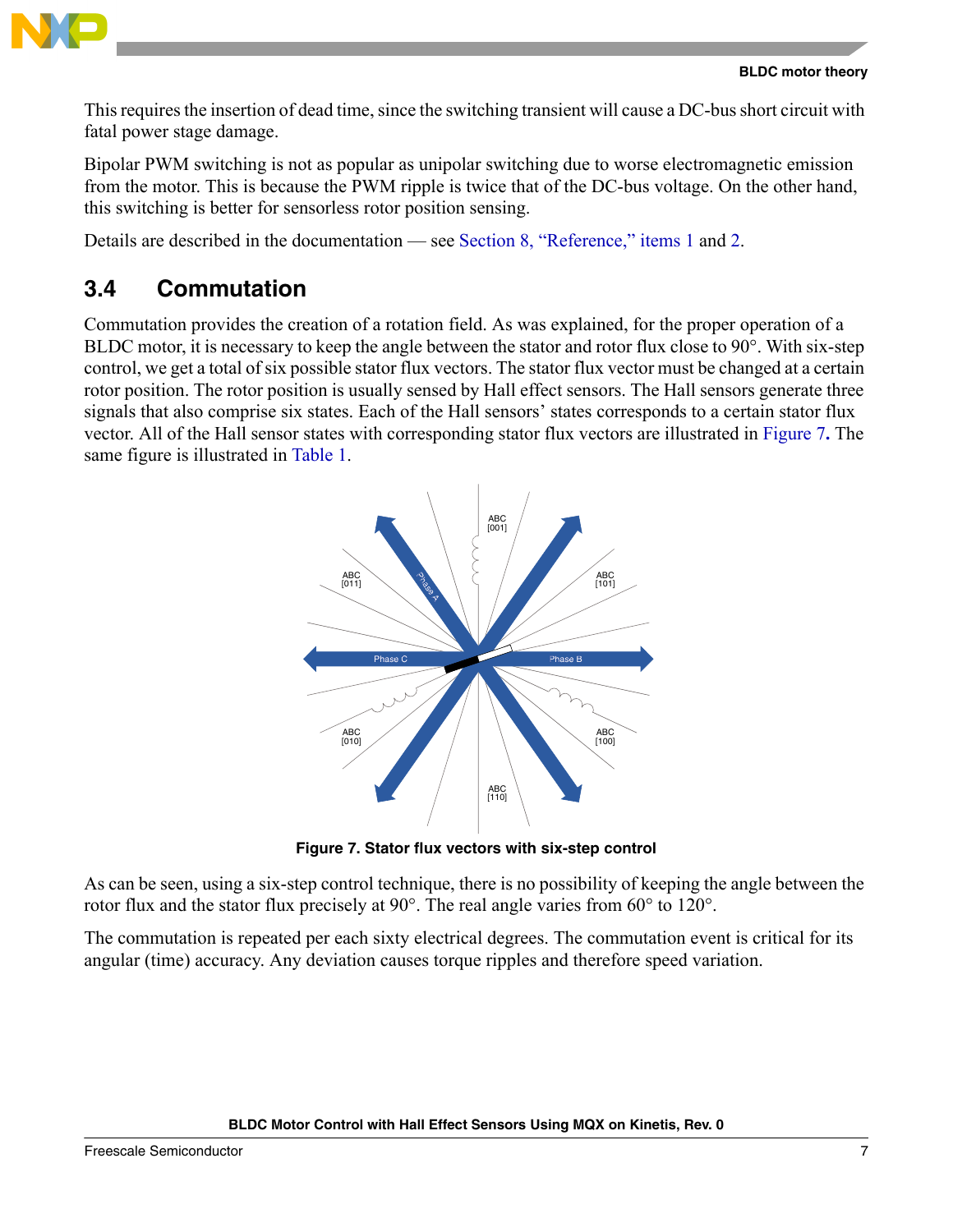

**BLDC motor theory**

<span id="page-7-1"></span>

| <b>Hall sensor A</b> | <b>Hall sensor B</b> | <b>Hall sensor C</b> | <b>Phase A</b> | <b>Phase B</b> | <b>Phase C</b> |
|----------------------|----------------------|----------------------|----------------|----------------|----------------|
| U                    |                      |                      | $-VDCB$        | $+V_{DCB}$     | <b>NC</b>      |
| 0                    |                      |                      | <b>NC</b>      | $+V_{DCB}$     | $-VDCB$        |
|                      |                      |                      | $+V_{DCB}$     | <b>NC</b>      | $-VDCB$        |
|                      |                      |                      | $+V_{DCB}$     | $-VDCB$        | <b>NC</b>      |
|                      |                      |                      | <b>NC</b>      | $-VDCB$        | $+V_{DCB}$     |
|                      |                      |                      | $-VDCB$        | <b>NC</b>      | $+V_{DCB}$     |

**Table 1. Commutation sequence for clockwise rotation**

### <span id="page-7-0"></span>**3.5 Speed control**

Commutation ensures proper rotor rotation of the BLDC motor, while the motor speed depends only on the amplitude of the applied voltage. The amplitude of the applied voltage is adjusted using the PWM technique. The required speed is controlled by a speed controller, which is implemented as a conventional proportional-integral (PI) controller. The difference between the actual and required speeds is input to the PI controller which then, based on this difference, controls the duty cycle of the PWM pulses that correspond to the voltage amplitude required to maintain the correct speed.



**Figure 8. Speed controller**

The speed controller calculates the PI algorithm given in the equation below:

$$
u(t) = K_c \left[ e(t) + \frac{1}{T_f} \int_0^t e(\tau) d\tau \right]
$$
Eqn. 1

After transforming the equation into the discrete time domain using an integral approximation with the Backward Euler method, we get the following equations for the numerical PI controller calculation:

$$
u(k) = u_p(k) + u_j(k)
$$
Eqn. 2

*Eqn. 3 uP k Kc* = *e k*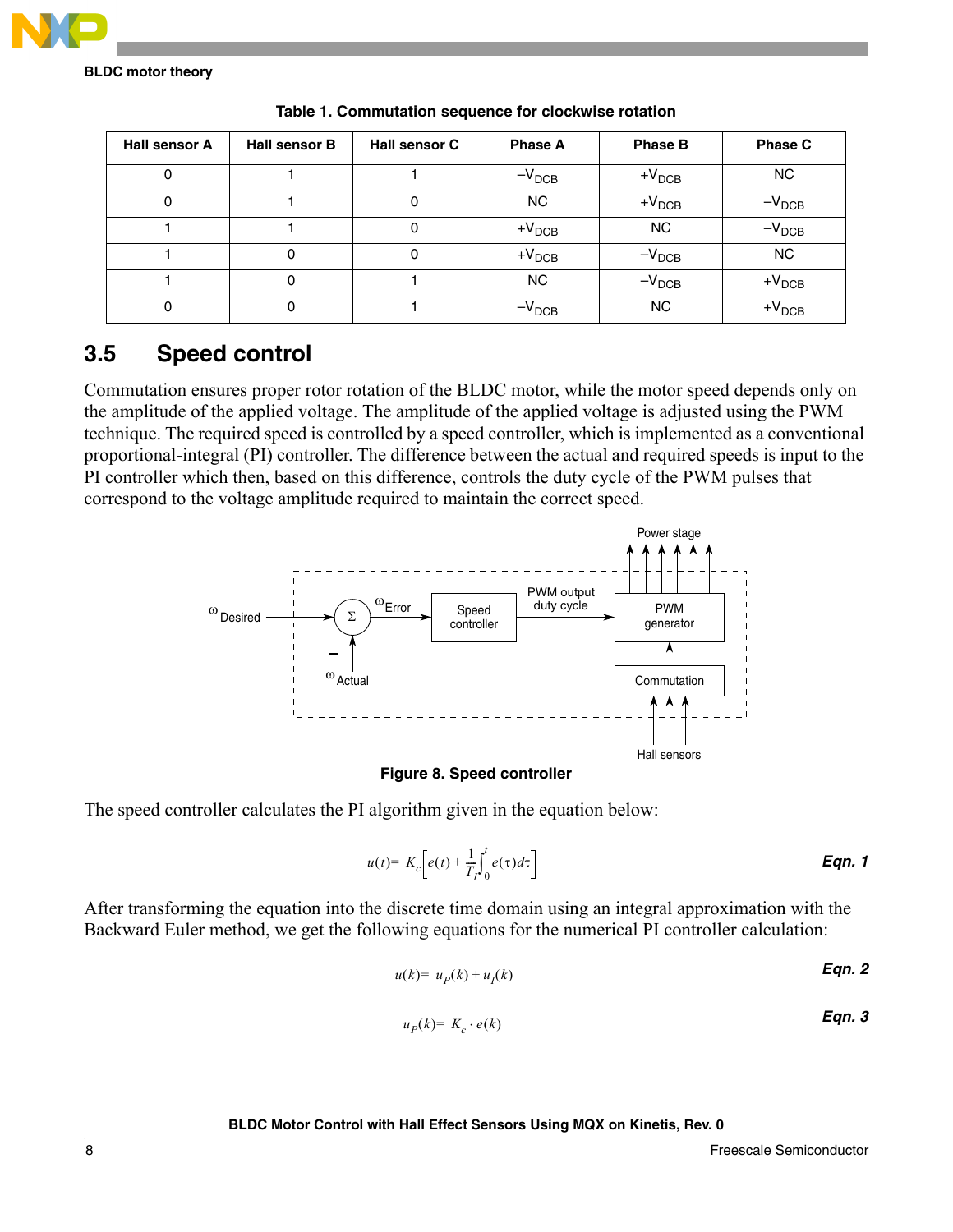

*Eqn. 4*

$$
u_I(k) = u_I(k-1) + K_c \frac{T}{T_I} \cdot e(k)
$$

where:

| $=$ Input error in step $k$                      |
|--------------------------------------------------|
| $=$ Desired value in step k                      |
| $=$ Measured value in step k                     |
| $=$ Controller output in step k                  |
| $=$ Proportional output portion in step k        |
| $=$ Integral output portion in step k            |
| $u_I(k-1)$ = Integral output portion in step k–1 |
| $=$ Integral time constant                       |
| $=$ Sampling time                                |
| $=$ Controller gain                              |
|                                                  |

## <span id="page-8-0"></span>**4 System description**

### <span id="page-8-1"></span>**4.1 Application outline**

The system is designed to drive a three-phase BLDC motor. The application meets the following performance specifications:

- Voltage control of a BLDC motor using Hall effect sensors
- Tower System solution with the TWR-K60N512 board
- Power supply voltage  $+24$  V<sub>DC</sub>
- Control technique incorporates:
	- Position sensing using Hall effect sensor signals
	- Voltage BLDC motor control with a speed closed-loop
	- Speed measurement based on one Hall effect sensor
	- Two directions of rotation
	- Ability to start from any rotor position
	- Pre-charging of MOSFET pre-driver bootstraps before each motor start
	- Minimal speed of 500 RPM (depending on the motor used)
	- Maximal speed of 4000 RPM (depending on the motor used)
- FreeMASTER interface (input speed, measured speed, speed error, ramp parameters, overcurrent LED indication)
- Ethernet terminal (input speed, ethernet status)
- Fault protection: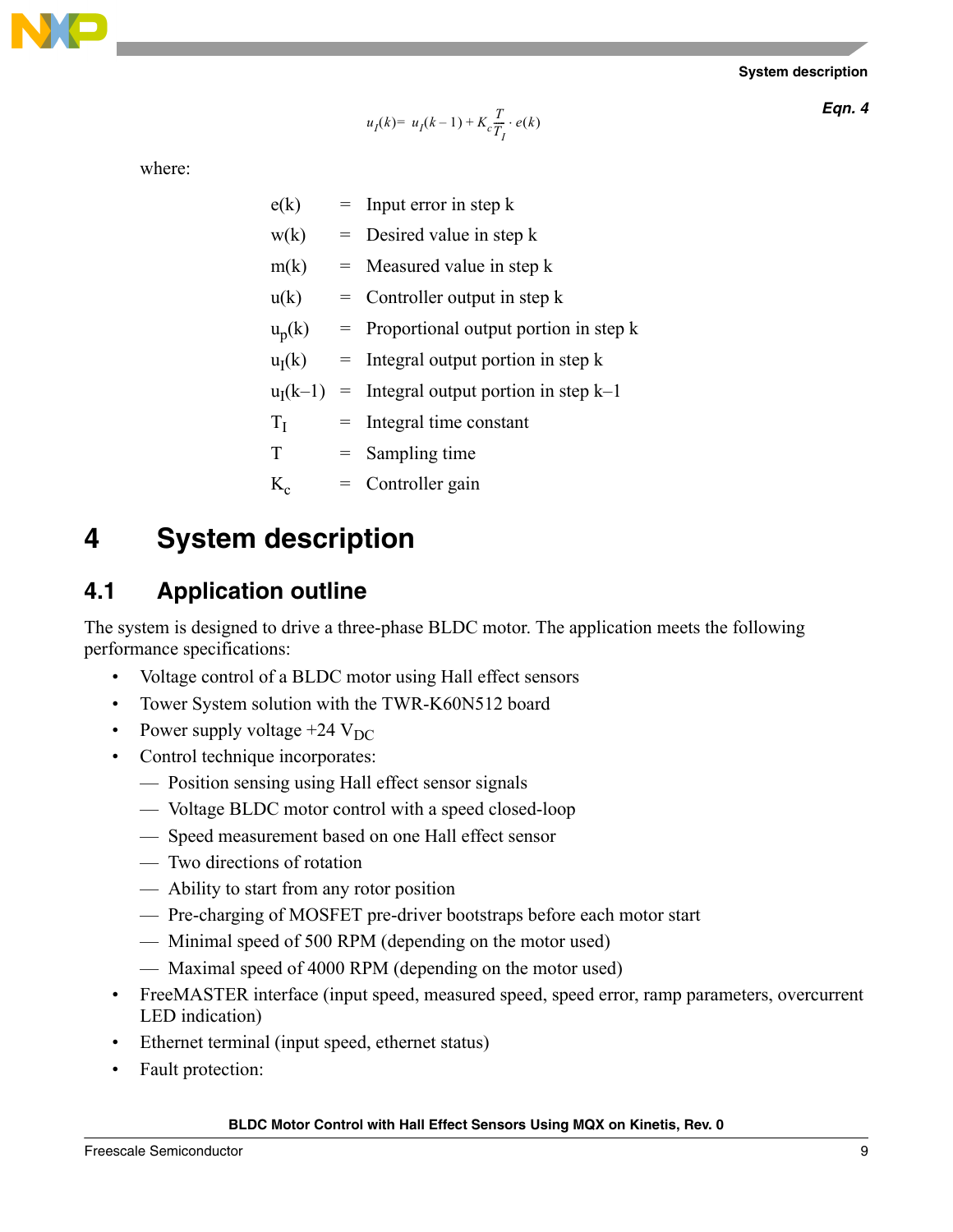

**System description**

- DC-bus overcurrent fault protection (hardware)
- Power supply reverse polarity protection circuitry (hardware)

### <span id="page-9-0"></span>**4.2 Application description**

The MCU PK60N512VMD100 runs the main control algorithm. According to the user interface and feedback signals, it generates three-phase PWM output signals for a three-phase inverter.

The whole application runs in interrupts for ease of use under MQX. When the required speed is other than zero, the application enables an interrupt from the Hall sensor and a first time call of the Hall interrupt routine is forced. Each new edge of the Hall sensor calls the interrupt routine automatically. In this routine, the signal from the Hall sensor is scanned, and corresponding PWM channels are swapped and masked. This process is called commutation. The Hall sensor scan is independent of speed control. The speed control loop is called periodically by a PIT 0. In this periodic loop, there is a speed ramp as well as the application state machine. In the main routine there is only an endless loop with a FreeMASTER poll function to control the application.



**Figure 9. Application block diagram**

### <span id="page-9-1"></span>**4.3 Peripherals**

### **NOTE**

For the proper function of this application, the following peripherals must be used. It is not allowed to use these peripherals for any other purpose.

- 1. FTM0
	- Used to generate a PWM signal
	- Run in combine mode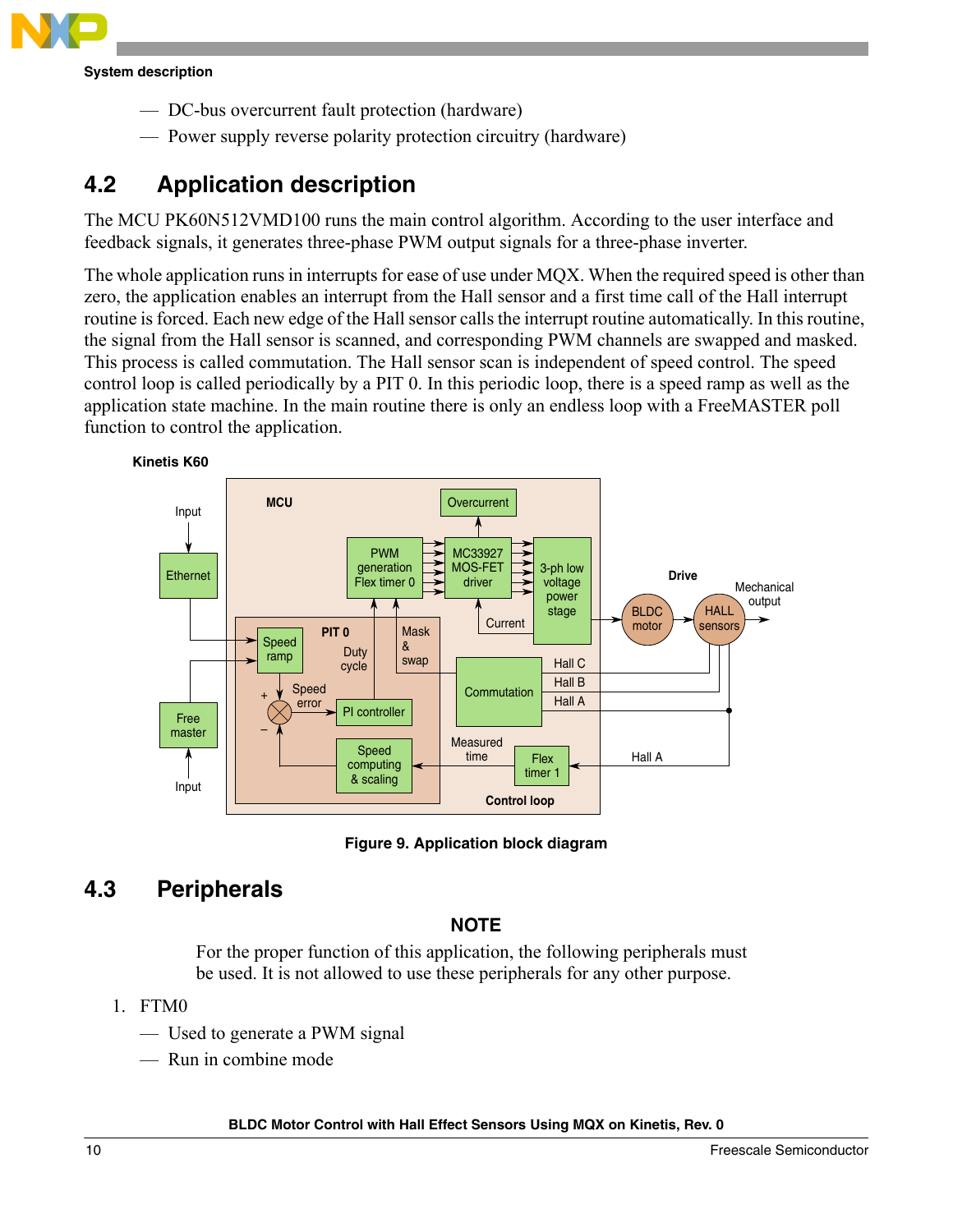

#### **System description**

- Switching frequency is 19.2 kHz on a 48 MHz core clock
- Dead time  $1 \mu s$
- 2. FTM1
	- Used for speed measurement
	- Run in input capture mode
	- Prescaler is 128
	- Modulo is 0xFFFF
	- Period of overflow is 175 ms
- 3. PIT 0
	- Used for periodic call of the speed control loop and application state machine
	- Period of interrupt is 10 ms on a 48 MHz core clock
- 4. PORT A
	- Used for Hall effect sensor interrupt
	- If any other signal is applied on this port, the interrupt will be called on each edge of the signal and the program will not work properly
- 5. PORT D
	- Used for Hall effect sensor interrupt
	- If any other signal is applied on this port, the interrupt will be called on each edge of the signal and the program will not work properly
- 6. PTE26
	- Used for the emergency stop button
- 7. PTA27
	- Used to read the overcurrent pin on the MC33937 MOS-FET predriver
- 8. PTA10

— Used to indicate the first level of overcurrent on the MC33937 MOS-FET predriver

9. SPI 2

— Used for communication with the MC33937 MOS-FET predriver

### <span id="page-10-0"></span>**4.4 Data flow diagram**

The requirements of the drive dictate that software takes some values from the user interface and sensors, processes them and generates three-phase PWM signals for motor control. The control algorithm of the closed-loop BLDC drive is described in [Figure 10](#page-11-0).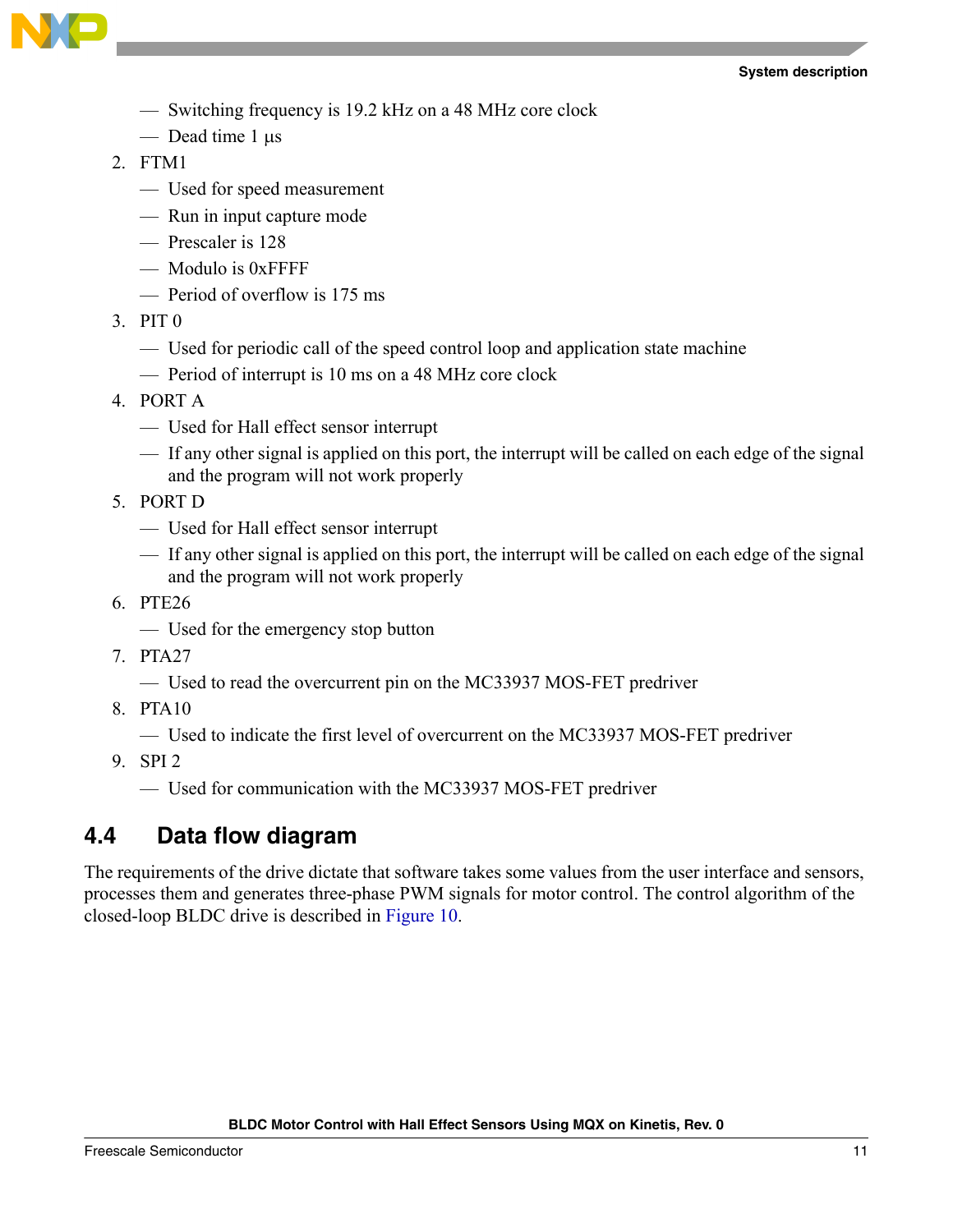

**System description**



**Figure 10. Data flow**

<span id="page-11-0"></span>The data flow diagram consists of the processes described in the following sub-sections:

• Speed command

Every speed change command causes a change of value in the speed\_req variable. There are three possible ways to enter the speed command:

— Via Ethernet interface (MQX version only)

— Via FreeMASTER communication software

— Via API

Scaling and speed ramp

Provides the scale change to frac32 and the speed ramp; see [Section 5.3, "Speed scaling,](#page-16-0)" and [Section 4.6, "Speed ramp](#page-12-1)." It runs in the PIT interrupt handler.

Speed PI controller

This is used to the count the difference between the real and required speeds and compensate the duty cycle of the PWM module accordingly; see [Section 4.7, "PI controller.](#page-13-0)"

• Commutation and PWM generation This is used to create a rotating field based on signals from the Hall sensors.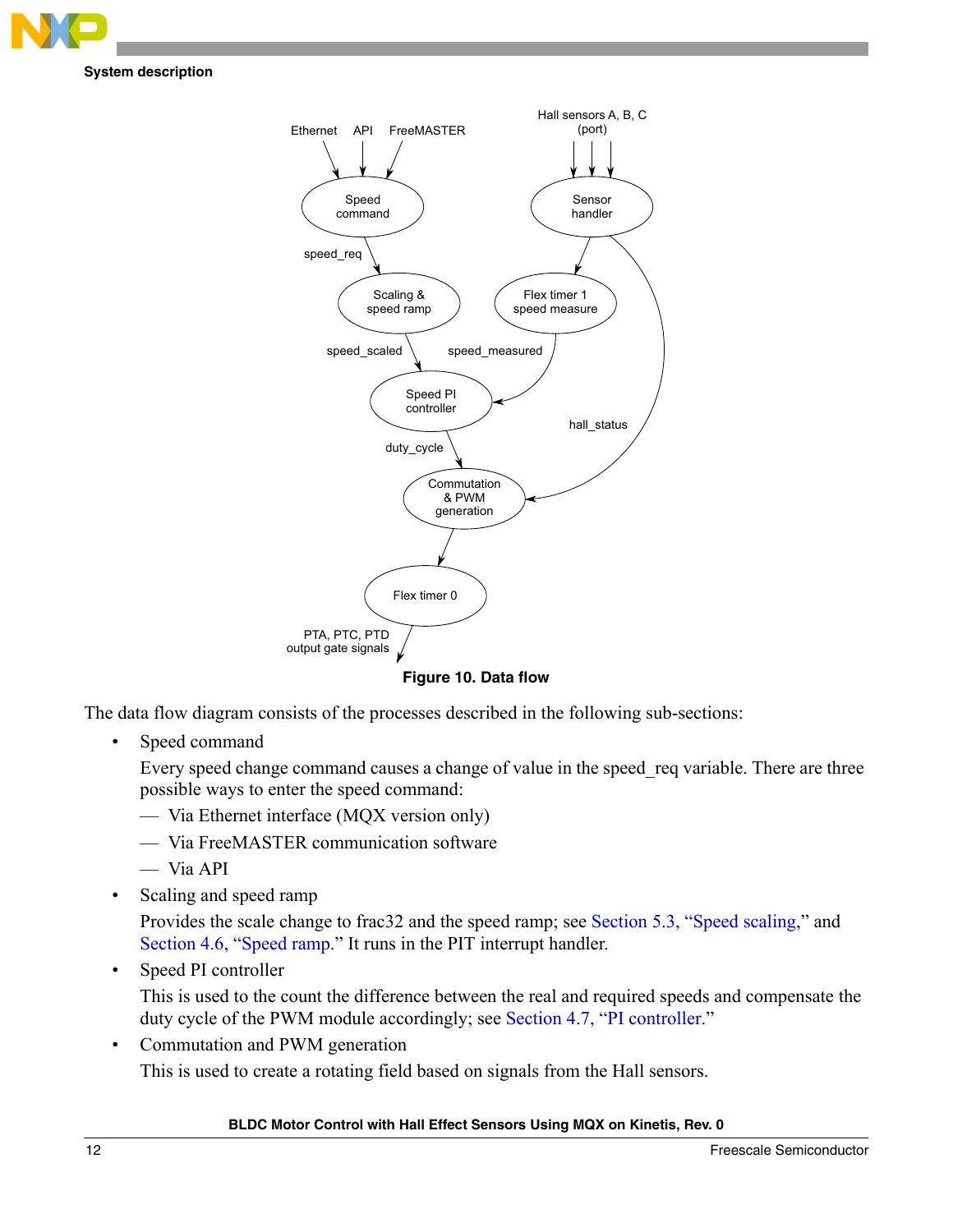

Sensor handler

This is used to generate the commutation vector.

• Speed measurement See [Section 4.5, "Speed and position measurement.](#page-12-0)"

### <span id="page-12-0"></span>**4.5 Speed and position measurement**

The actual motor speed is calculated based on the revolution period (*time\_measured*) and compared with the *speed req*, provided by the user. The speed command is then processed by means of the speed-ramp algorithm. The comparison between the actual speed command obtained from the ramp algorithm output and the *speed\_measured* generates a *speed\_error.*

The revolution period is scanned via Hall sensor A and flex timer 1, which is configured in capture mode.



**Figure 11. Hall sensor signals for speed measurement**

### <span id="page-12-1"></span>**4.6 Speed ramp**

Since the overall application is a system with large inertia, it is necessary to profile the speed command when applying — otherwise it could overload the system possibilities. One approach is ramp generation. This ramp implements steps between the actual speed and the speed command.

In this application, a ramp is used from library GFLIB. This ramp needs three parameters:

- s32RampUp
- s32RampDown
- s32State

The first two parameters are the up and down angles of the ramp. The last parameter is the required speed. All three parameters are in 32-bit fractional data format.

It is possible to enter the first two parameter in *variables init.h* as integers s in  $[r/s^2]$ , but they are recalculated back to frac32 during application initialization. The parameters are named *speed\_ramp\_down* and *speed\_ramp\_up*.

The speed ramp is called in the PIT interrupt handler. The ramp execution is highly dependent on the PIT period. The default value is 10 ms. If the period of PIT is changed, it is necessary to change the PIT period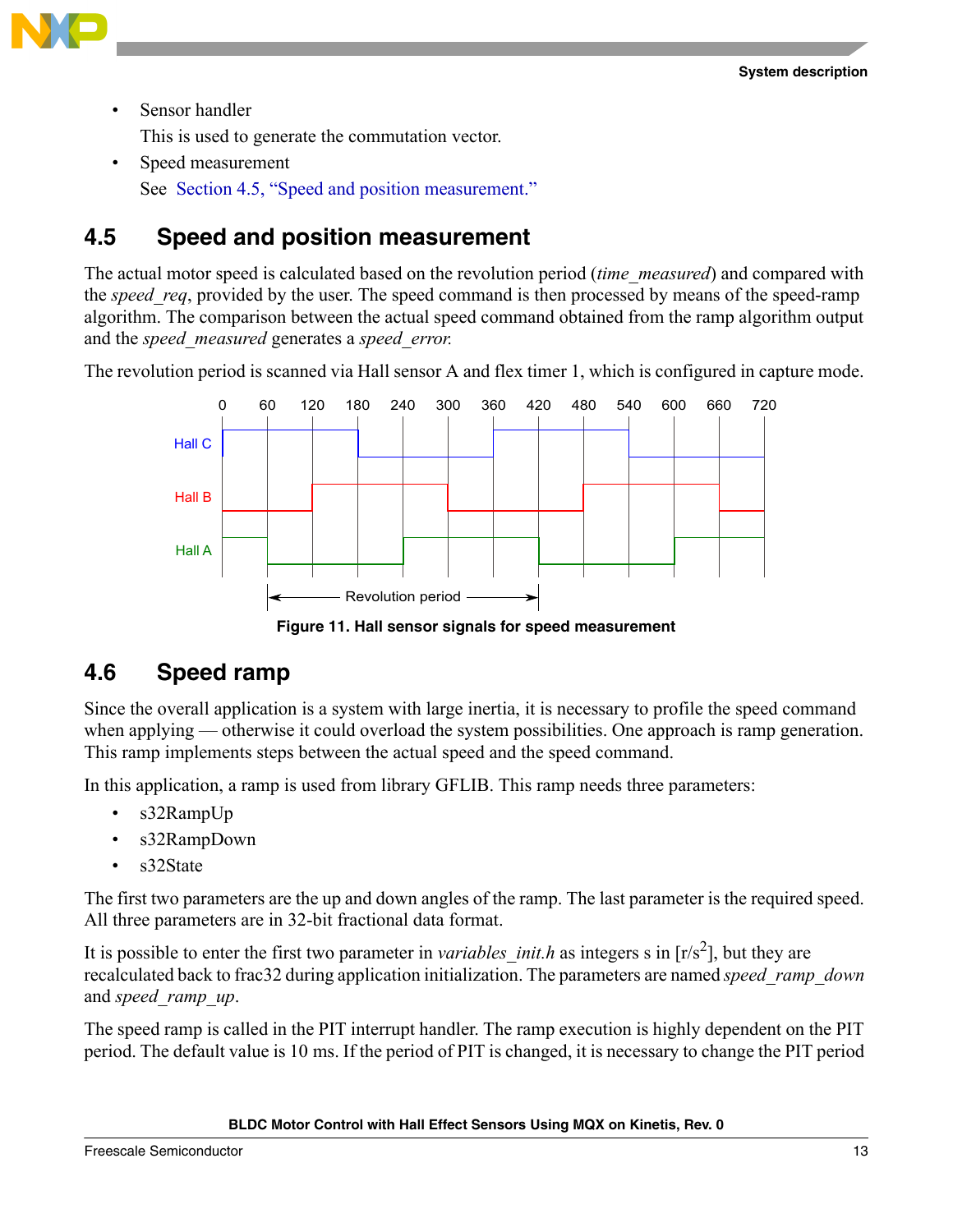

in the MAX\_SCALED\_SPEED\_INV macro. This macro is used to recompute *speed\_ramp\_down* and *speed\_ramp\_up* from int to frac32.

The second possibility for entering the speed ramp parameters is use to FreeMASTER. In FreeMASTER data can be entered as an integer in  $[r/s^2]$  at program runtime.

Details are described in the documentation, see [Section 8, "Reference](#page-19-2)," item [4.](#page-19-6)

### <span id="page-13-0"></span>**4.7 PI controller**

The speed PI control algorithm processes the *speed\_error* between *speed\_req* and *speed\_measured*. The PI controller output is passed to the PWM generator as a newly corrected value of the applied motor voltage.

The PI controller routine is calculated in the interrupt routine of the PIT device, in PIT0 isr, which is called every 10 ms. This interrupt is disabled when the motor is stopped, so PI is disabled too. The integral part of the PI controller is disabled at low speeds (under 499 RPM), because in that case measurement of speed is not accurate and the PI controller can be unstable. To determine when it should be disabled, in the program there are two macros: MIN\_CW\_SPEED\_32 and MIN\_CWW\_SPEED\_32.

The input of the PI controller is the output from the ramp algorithm *speed\_scaled*, and the other input is the actual *speed\_measured*. The other two inputs are pointers to the structure of the PI controller parameters *trMyPI*. All these parameters are used by the PI controller function GFLIB ControllerPIp.

The output of this function is *s32Output*. It is scaled to the PWM scale as *delta\_duty* and is added to *half\_duty*. The result of this process is *duty\_cycle* which is loaded into the Flex Timer registers.

The PI speed controller parameters must be configured each time the speed scale is changed or when the motor is changed.

Details are described in the documentation, see [Section 8, "Reference](#page-19-2)," item [4.](#page-19-6)

## <span id="page-13-1"></span>**5 Software implementation**

### <span id="page-13-2"></span>**5.1 Implementation of functions in software**

The complete motor control algorithm is driven by interrupts. The main function is used only for MCU and application initialization; see [Figure 12](#page-14-0). When initialization terminates, the program goes into an endless loop, or another application handler (web server, USB, FreeMASTER, etc.).

### **NOTE**

This arrangement is very important for proper functioning of another application. When this arrangement is used, it is easy to implement via MQX or bare metal.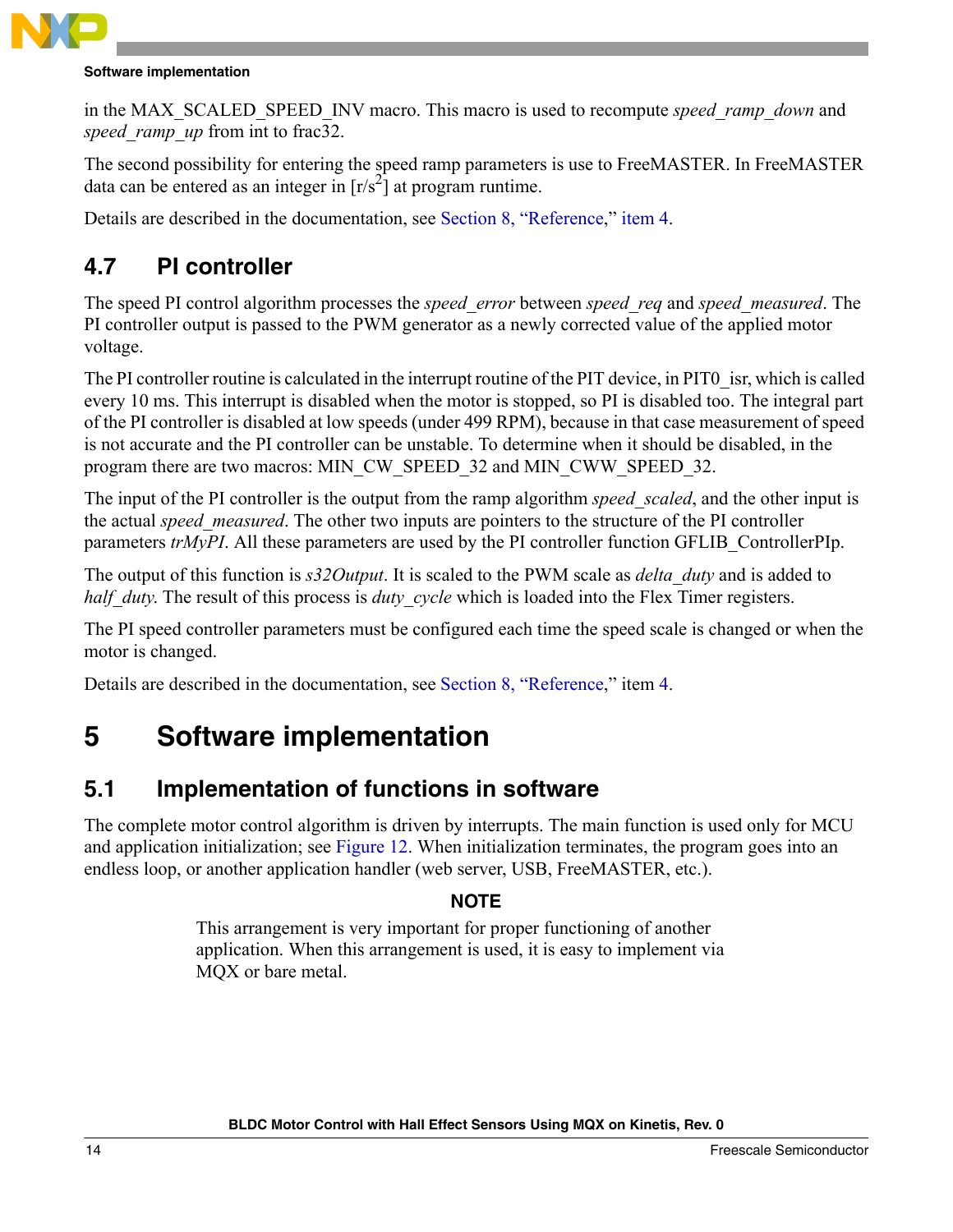



**Figure 12. Implementing main function in software**

<span id="page-14-0"></span>For proper functioning of this motor application, four interrupts are needed.

The interrupt handler provides the following services:

• Overflow Interrupt Handler

Used for motor stop detection and for speed measurement. The overflow handler is used to reset the speed ramp.

- Input Capture Interrupt Handler Reads the time between the two Hall sensor edges (a basic part of the Process Speed Sensor).
- Periodic interrupt

Used for periodic calls of the speed controller, speed ramp, and application state machine. The PIT interrupt is disabled when the motor is stopped.

• Hall sensor interrupt

Used to scan the status of the Hall sensors and for the commutation process. The commutation process generates the proper commutation pattern on six gate signal outputs, while the PWM generation process generates the appropriate PWM signal for the selected gate outputs. The commutation pattern is selected from the commutation table using the three-bit commutation vector "hall\_status." The commutation pattern is then loaded into the registers of the microcontroller.

In [Figure 13](#page-15-1) it can be seen how the interrupts are implemented in software.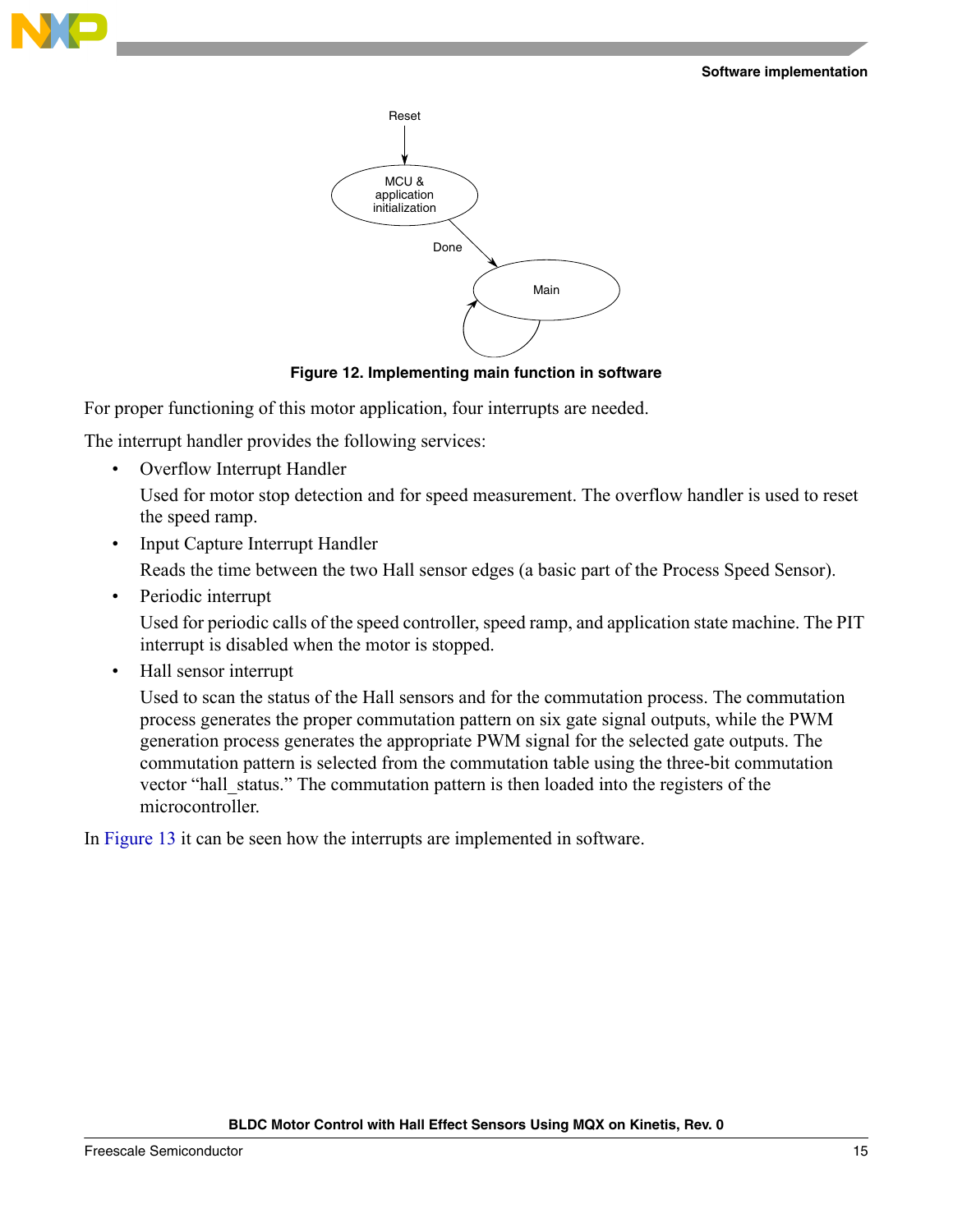



**Figure 13. Interrupts in motor control application**

### <span id="page-15-1"></span><span id="page-15-0"></span>**5.2 Interrupt installation**

The difference between the bare-metal version and the MQX version is only in the method used to install interrupts. The method used depends on whether MQX or Bare\_Metal is predefined in the IAR project options (Options / C/C++Compiler / Preprocessor / Defined symbols).

In the bare-metal version, we can install an interrupt directly. You can simply allow an interrupt by setting the right bit in the NVICISER register. Priority of the interrupt can be configured using the register NVIC IP. For a better understanding, see the following example.

Installation of interrupts:

```
NVICICPR2 = 0x4800010; // clear a possible pending interrupt first
NVICISER2 = 0x4800010; // enable interrupts
NVICICPR1 = 0x80000000; // clear a possible pending interrupt first
NVICISER1 = 0x80000000; // enable interrupts
```
Set priority of interrupts:

|                                                 | NVIC IP(63) = $0x40$ ; // set priority for FTM1             |
|-------------------------------------------------|-------------------------------------------------------------|
| NVIC IP(68) = $0x50$ ; // set priority for PIT0 |                                                             |
|                                                 | NVIC IP(87) = $0x40$ ; // set priority for the Hall sensors |
|                                                 | NVIC IP(90) = $0x40$ ; // set priority for the Hall sensors |

If the installation of interrupts in MQX were the same as in the bare-metal version, MQX would not work correctly. The MQX's own interrupts are quite slow for motor control applications. The best solution for high-speed applications is kernel interrupts.The kernel interrupts are natural CPU interrupts with no MQX overhead and minimal execution duration. The disadvantage of the kernel interrupt is that no MQX functionalities, such as events or semaphores, are supported. For a better understanding of how to use kernel interrupts, see the following example.

Installation of interrupts: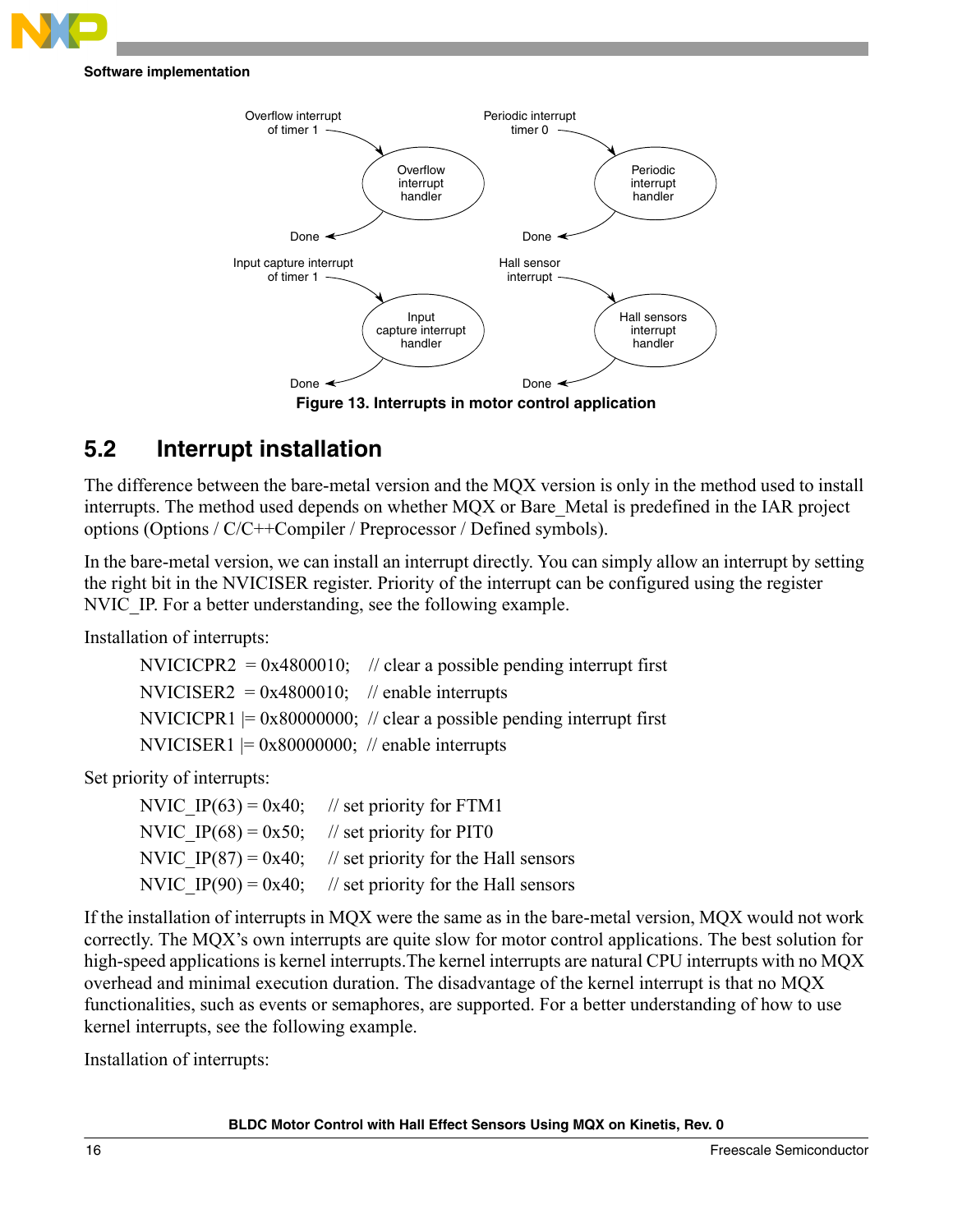

int\_install\_kernel\_isr(INT\_PIT0,PIT0\_isr); int\_install\_kernel\_isr(INT\_FTM1,FTM1\_isr); int\_install\_kernel\_isr(INT\_PORTA,Hall\_Status\_isr); int\_install\_kernel\_isr(INT\_PORTD,Hall\_Status\_isr);

Set priority of interrupts:

bsp\_int\_init( $(IRQInterruptIndex)INT$  PIT0, 1, 0, 1); bsp\_int\_init((IRQInterruptIndex)INT\_FTM1, 1, 0, 1); \_bsp\_int\_init((IRQInterruptIndex)INT\_PORTA, 1, 0, 1); bsp\_int\_init((IRQInterruptIndex)INT\_PORTD, 1, 0, 1);

### <span id="page-16-0"></span>**5.3 Speed scaling**

This application uses a fractional representation for all real quantities, except time. The N-bit signed fractional format is represented using the1.[N-1] format (1 sign bit, N-1 fractional bits). Signed fractional numbers (SF) lie in the following range:

$$
-1.0 \le SF \le +1.0 - 2^{-[N-1]}
$$

For words and long-word signed fractions, the most negative number that can be represented is  $-1.0$ , whose internal representation is \$8000 and \$80000000, respectively. The most positive word is \$7FFF or  $1.0 - 2^{-15}$ , and the most positive long-word is \$7FFFFFFF or  $1.0 - 2^{-31}$ . The following equation shows the relationship between a real and a fractional representation:

*Eqn. 5*

 $Fractional Value = \frac{Real Value}{Real Quality Range}$ 

In the case of the speed scale:

Fractional Value = Fractional representation of speed quantities [–]

Real Value = Real speed quantities in physical units [rpm]

Real Quantity Range = Max. defined speed used for scaling in physical units [rpm]

<span id="page-16-1"></span>In this application the scale constant is calculated by this equation:

*Eqn. 6*

Scale Constant = 
$$
\frac{1}{MAX\_SCALED\_SPEED}x \frac{30}{PP \frac{TPM_P}{TPM_C}} = \frac{1}{5000}x \frac{30}{2 \frac{128}{48000000}} = 1125
$$

In this application the SCALE\_CONST macro is used for computing the scale:

SCALE\_CONST (tFrac32)((30 / (PP\*(TPM\_P/TPM\_C))) / MAX\_SCALED\_SPEED)

PP — Number of pole pairs of motor used. Default value is 2.

TPM C — Input clock of the timer in Hz. Default value is 48e6.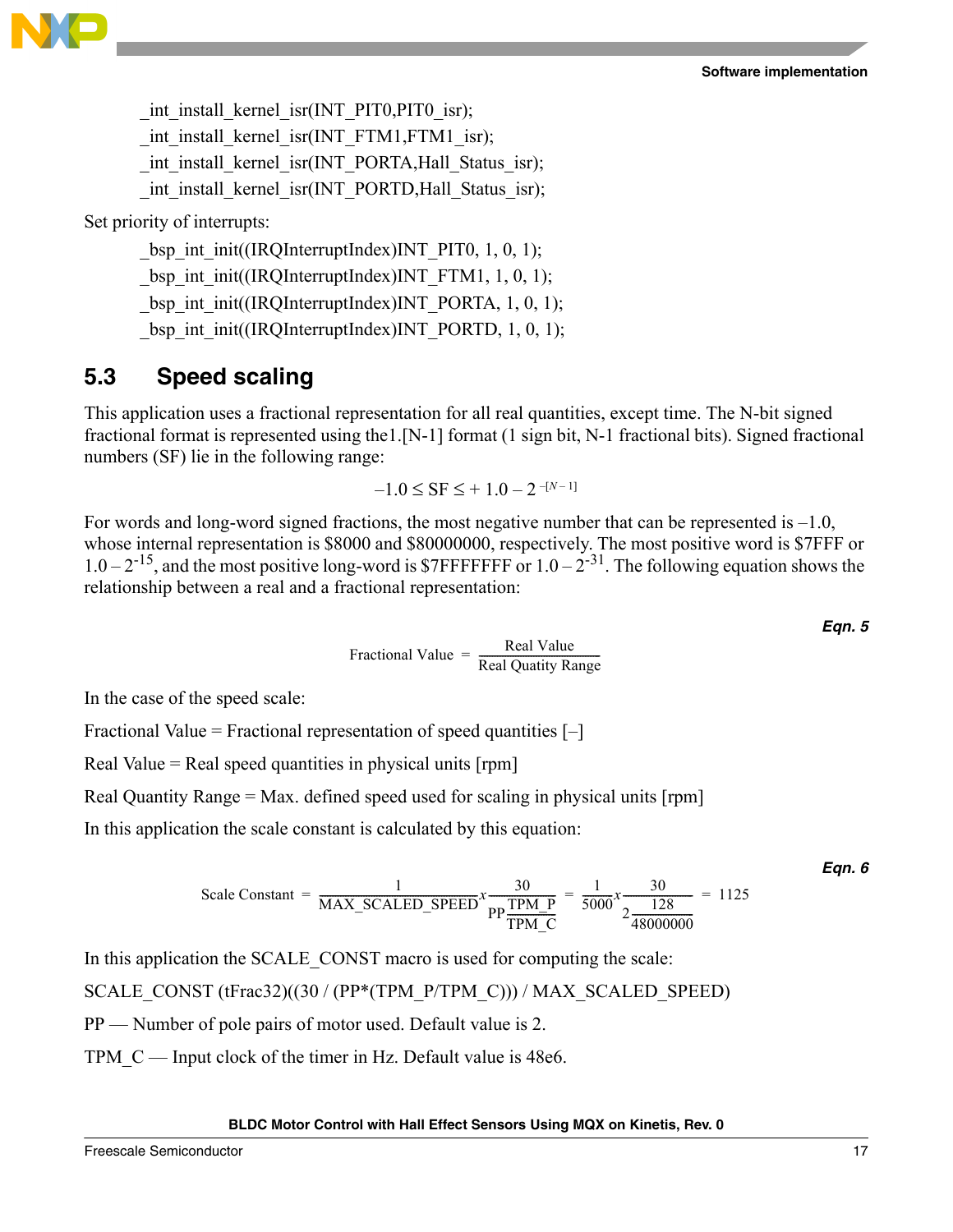

TPM P — Prescaler of the timer input clock. Default value is 128.

MAX SCALED SPEED — Maximal speed with reserve. Default value is 5000.

As you can see from [Equation 6,](#page-16-1) this scale constant is calculated for only half a period. This is done for better use of the timer. *Time\_measured* is shifted to the right (divided by two) to contain only positive numbers. The timer modulo is set to 0xFFFF and the prescaler is set to 128. In this case, the overflow period of the timer is 174.8 ms, so we can detect a minimal speed of 171.6 rpm.

Finally, the *speed measured* is calculated by this equation:

 $measured\_speed = \frac{1}{\frac{revolution\_period}{2}}$  $=$   $\frac{1}{\sqrt{1 + \frac{1}{\cdots}} \cdot \text{scaling constant}}$ 

speed\_measured = F32DivF32F16((SCALE\_CONST), (time\_measured  $\gg$  1));

Details are described in the documentation; see [Section 8, "Reference](#page-19-2)," item [6](#page-19-7).

### <span id="page-17-0"></span>**5.4 Changing the speed scale**

The scaling constant is calculated in the macro, so it is calculated only when you compile the program. You can change parameters of the scaling constant in the file *variables init.h* according to the motor used, but you must recompile the program.

These parameters can be set in the file *variables\_init.h*:

PP — Number of pole pairs of the motor used. This number describes the ratio between the electrical and mechanical revolutions of the motor. Default value is two. This parameter can be found in the data sheet of the motor.

TPM  $C$  — Input clock of the timer in Hz. Default value is 48e6.

TPM P — Prescaler of the timer input clock. Default value is 128.

MAX SCALED SPEED — Maximal speed with reserve. Reserve is 20%. This parameter has to be greater than the nominal speed of the motor.

#### **NOTE**

PI speed controller parameters must be configured each time the speed scale is changed or when the motor is changed.

### <span id="page-17-1"></span>**5.5 Integration of driver into other applications**

Both versions of the motor control driver can be part of other applications. If the application is implemented in another application, it is necessary to define MQX or Bare\_Metal in the project settings. The API is defined by the following three functions:

1. void Set speed(signed short , int)

The first parameter is the input speed in signed short data format. Input value is in RPM.

*Eqn. 7*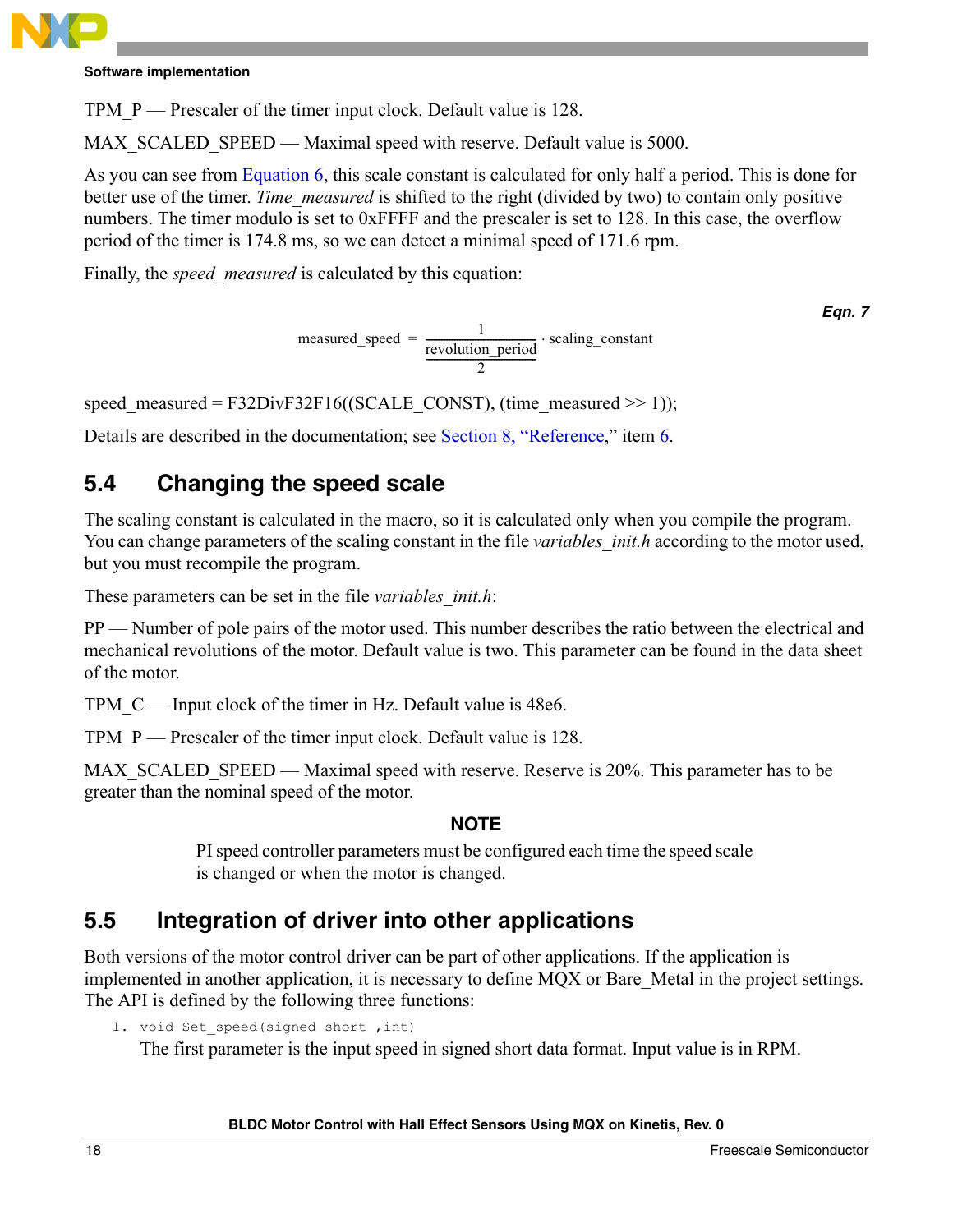The second parameter is the number of the motor which receives the command. This demo has only one motor, so enter 1.

```
Return: void
   /************************************************************
     * Function Name: Set_speed
     * Parameters: required speed, number of motor
     * Return: Measured speed
     * Description: Function to enter the req speed for each motor
     ***********************************************************/
  void Set_speed(signed short speed_input, int motor_number)
  { speed req = INT16TOF32((speed input*SPEED TO RPM SCALE)); }
2. unsigned char Get_status(void)
   Return: Status of the application
   0 — IDLE
   1 -STOP
   2 — RUNNING
   /*******************************************************
     * Function Name: Get_speed
     * Parameters: number of the motor
     * Return: Measured speed
     * Description: Function to get the speed of each motor
     ******************************************************/
   signed short Get speed(int motor number)
   {
     signed long speed temp;
     speed temp = (speed measured * MAX SCALED SPEED);
     return (speed temp >> 15);
   }
3. signed short Get speed(int)
```
The first parameter is the number of the motor which receives the command. This demo has only one motor, so enter 1.

Return: Measured speed in signed short data format. The value is in RPM.

```
/***************************************************
```
- \* Function Name: Get\_status
- \* Parameters: none
- \* Return: Application status

```
 **************************************************/
```

```
unsigned char Get_status(void)
{ return App_state; }
```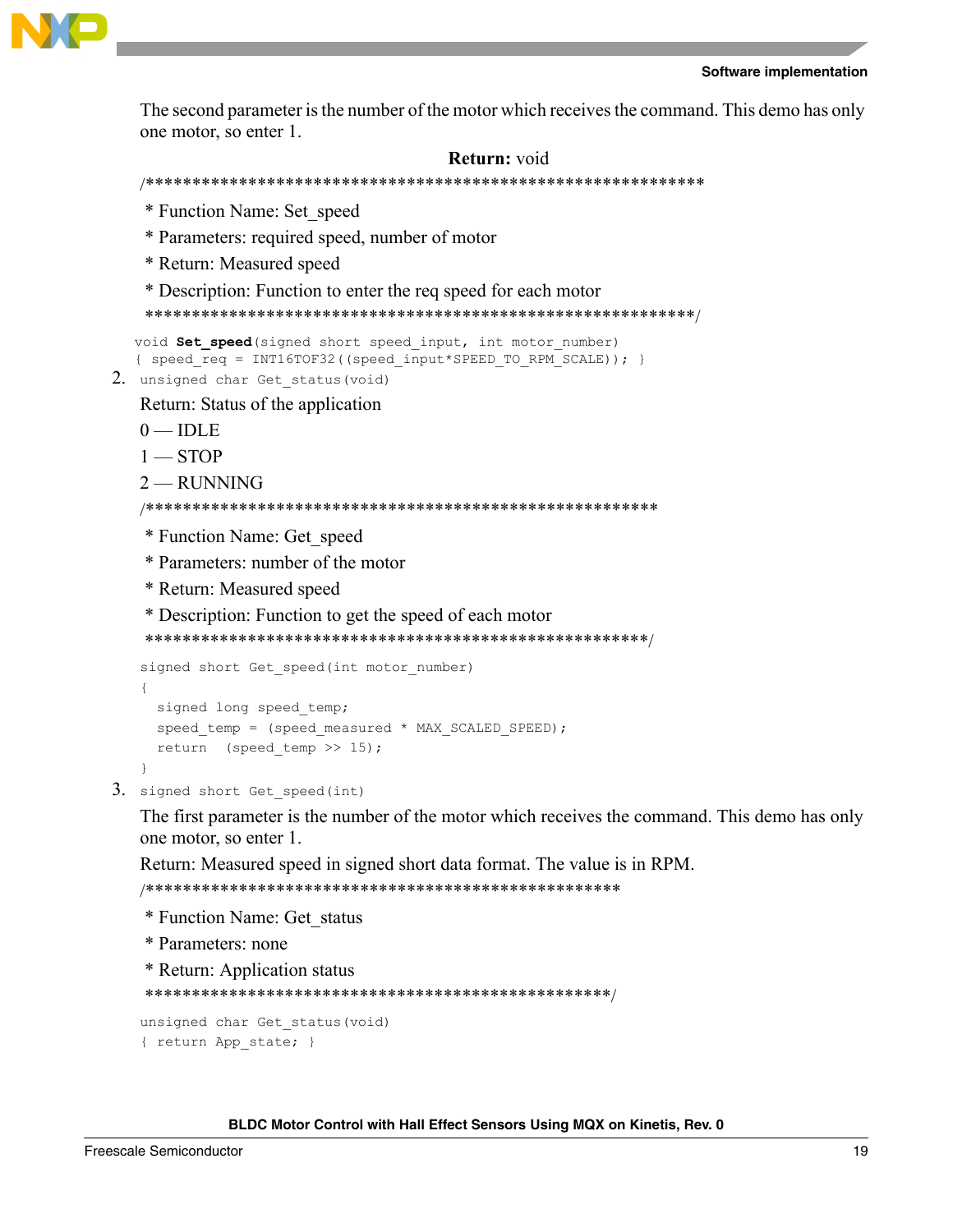

**Application configuration**

# <span id="page-19-0"></span>**6 Application configuration**

Details about the configuration of the application are described in the documentation; see [Section 8,](#page-19-2)  ["Reference,](#page-19-2)" item [5.](#page-19-8)

# <span id="page-19-1"></span>**7 Definitions and acronyms**

| AN           | Application note                                                                                                                                                                                                                 |
|--------------|----------------------------------------------------------------------------------------------------------------------------------------------------------------------------------------------------------------------------------|
| <b>API</b>   | Application interface                                                                                                                                                                                                            |
| <b>BLDC</b>  | Brushless DC motor                                                                                                                                                                                                               |
| DC           | Direct current                                                                                                                                                                                                                   |
| <b>MQXTM</b> | Freescale MQX real-time operating system                                                                                                                                                                                         |
| <b>Tick</b>  | Operating system time unit (also reflects the minimal time resolution)                                                                                                                                                           |
| <b>POSIX</b> | Portable operating system interface, produced by IEEE and standardized by ANSI and ISO.<br>MQX conforms to POSIX.4 (real-time extensions), and POSIX.4a (threads extensions).                                                    |
| <b>RTOS</b>  | Real-time operating system                                                                                                                                                                                                       |
| <b>RTCS</b>  | Embedded Internet stack provides IP networking for the MQX platform. RTCS is provided<br>with a rich assortment of TCP/IP networking application protocols and uses the MQX RTOS<br>drivers for Ethernet or serial connectivity. |

# <span id="page-19-2"></span>**8 Reference**

- <span id="page-19-4"></span>1. Freescale document DRM022, 3*-Phase BLDC Drive Control with Hall Sensors*, Jiri Ryba and Petr Stekl, 2003
- <span id="page-19-5"></span>2. Freescale document DRM117, *3-Phase Sensorless BLDC Motor Control Using MC9S08MP16,*  Libor Prokop, 2009
- <span id="page-19-3"></span>3. Freescale document AN4254, *Motor Control Under the Freescale MQX Operating System,* Libor Prokop, 2011
- <span id="page-19-6"></span>4. Freescale document MCLIBCORETXM4UG, *Set of General Math and Motor Control Functions for Cortex M4 Core,* Jaroslav Musil and Pavel Rech, 2011
- <span id="page-19-8"></span>5. Freescale document BLDCK60UG, *3-Phase BLDC Motor Control on Kinetis,* Ivan Lovas, 2011
- <span id="page-19-7"></span>6. Freescale document AN1930, *3-Phase AC Induction Motor Vector Control Using a 56F80x, 56F8100 or 56F8300 Device,* Jaroslav Lepka and Petr Stekl, Freescale Semiconductors, 2005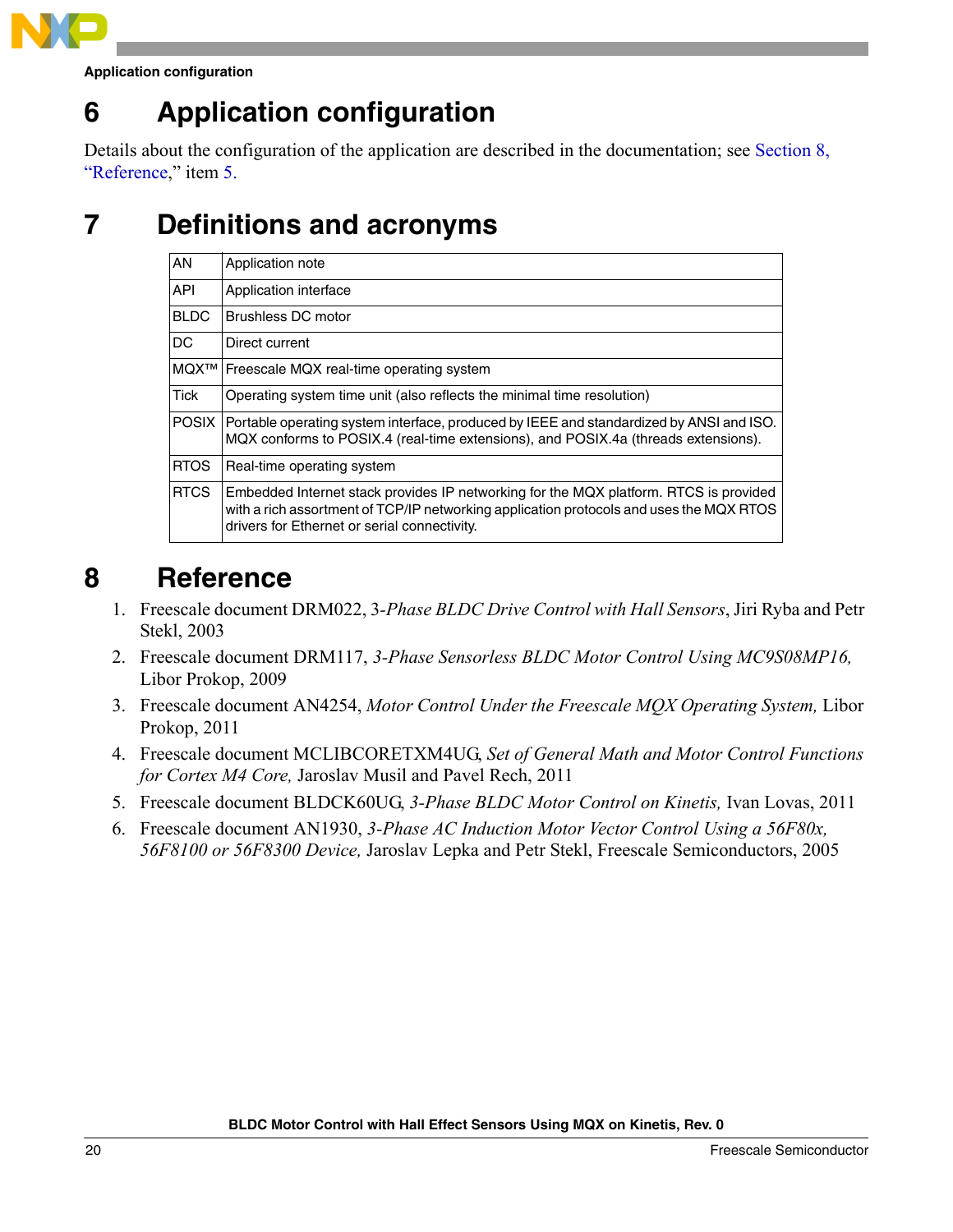

THIS PAGE IS INTENTIONALLY BLANK